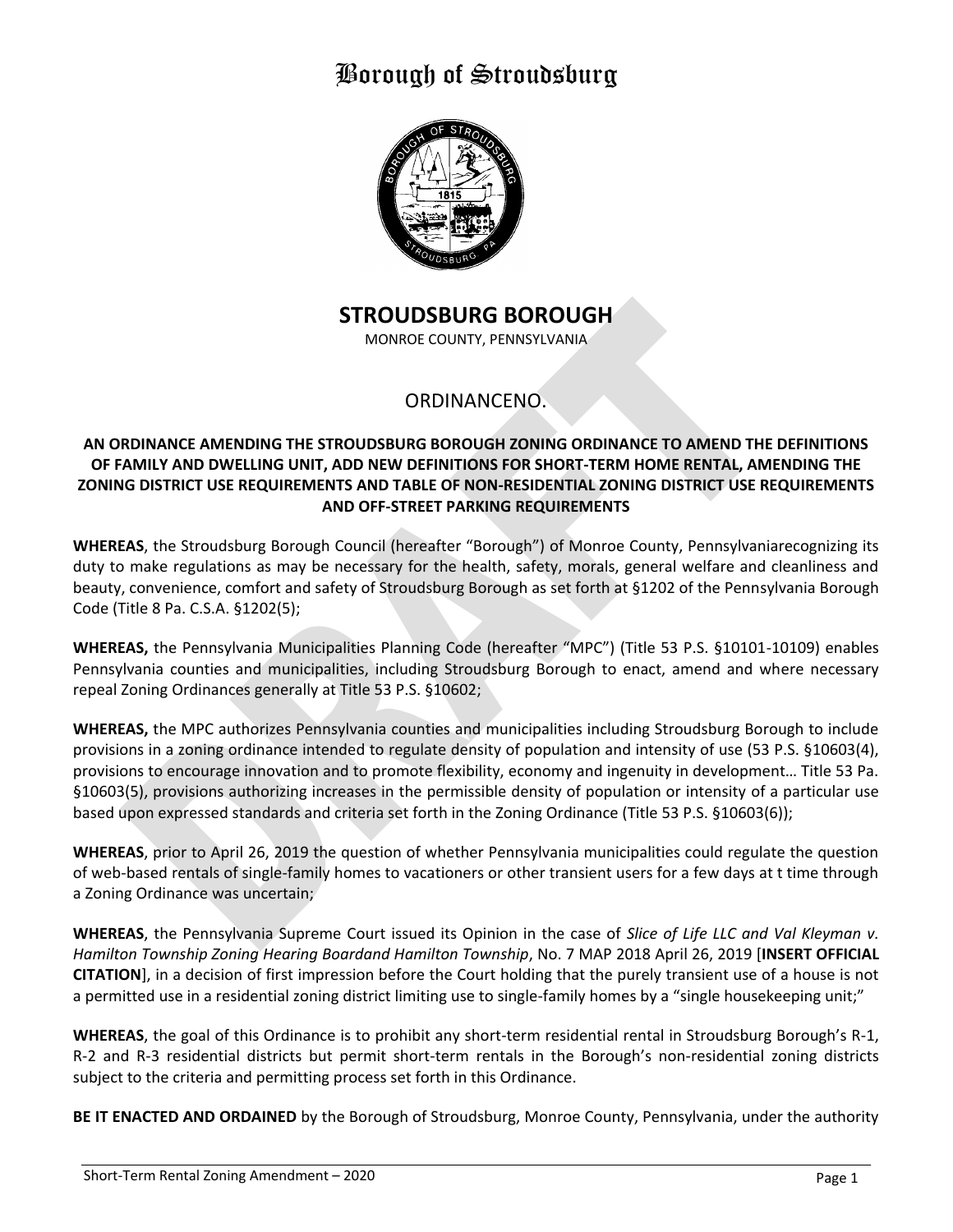granted by The Pennsylvania Municipalities Planning Code, Act of 1968, P.L. 805 No. 247, as amended Title 53 P.S. §10101-11202.

### **SECTION 1 – DEFINITIONS**

The Definitions set forth at Zoning Ordinance Chapter 27, Part 2 shall be amended as follows:

a. The prior definition of "FAMILY" at Zoning Ordinance Chapter 27, Part 2 shall be deleted and replaced with the following:

"FAMILY" – any individual, or two (2) or more persons related by blood, marriage, legal adoption, foster placement or a group of not more than four (4) persons who need not be related by blood, marriage, living in a dwelling unit as a single-family housekeeping unit. "FAMILY" shall not be deemed to include the occupants of a boarding house, rooming or lodging house, club, fraternity/sorority or hotel.

b. A new definition of "SHORT-TERM RENTAL" shall be added to the Ordinance as follows:

"SHORT-TERM RENTAL" – any Dwelling Unit utilized as a single-family residence rented for the purpose of overnight lodging for period of thirty (30) days or less and which meets the definition of "hotel" for purposes of imposing an excise tax by the County of Monroe as defined in County of Monroe Ordinance 2004-03, as amended.

c. A new definition "SINGLE HOUSEKEEPING UNIT" shall be added to the Ordinance as follows:

"SINGLE HOUSEKEEPING UNIT" – a group of individuals in a single household functioning as a family within that household where the composition of the group is sufficiently stable and permanent so as not to be fairly characterized as purely transient.

### **SECTION 2 – ZONING USE SCHEDULE AND PARKING SCHEDULE AMENDMENTS**

- a. The table of non-residential zoning district use requirements at Zoning Ordinance §405 shall be amended to include "SHORT-TERM RENTAL" as a permitted use in the C-1, C-1A, C-2, MU-A, MU-B, I-1 and O-1 Zoning Districts.
- b. Off-Street Parking Criteria for Short-Term Rental Use Part 7, Parking and Loading Requirements at §27-701. Off Street Parking shall be amended by including the term short-term home rental under the following use, off-street parking requirements and additional notes as follows:

| <b>Use</b>                      | One                            | off-street | parking |  | space   Plus one off-street parking space |
|---------------------------------|--------------------------------|------------|---------|--|-------------------------------------------|
|                                 | required for each              |            |         |  | required for each                         |
| A) Residential                  | One parking space per bedroom. |            |         |  |                                           |
| (Use Category No. 8) Short-Term |                                |            |         |  |                                           |
| Home Rental                     |                                |            |         |  |                                           |

c. Off-Street Parking Criteria for Short-Term Rentals. - The following off-street parking criteria apply to shortterm rentals and shall be added to Chapter 27 at §27-703(10).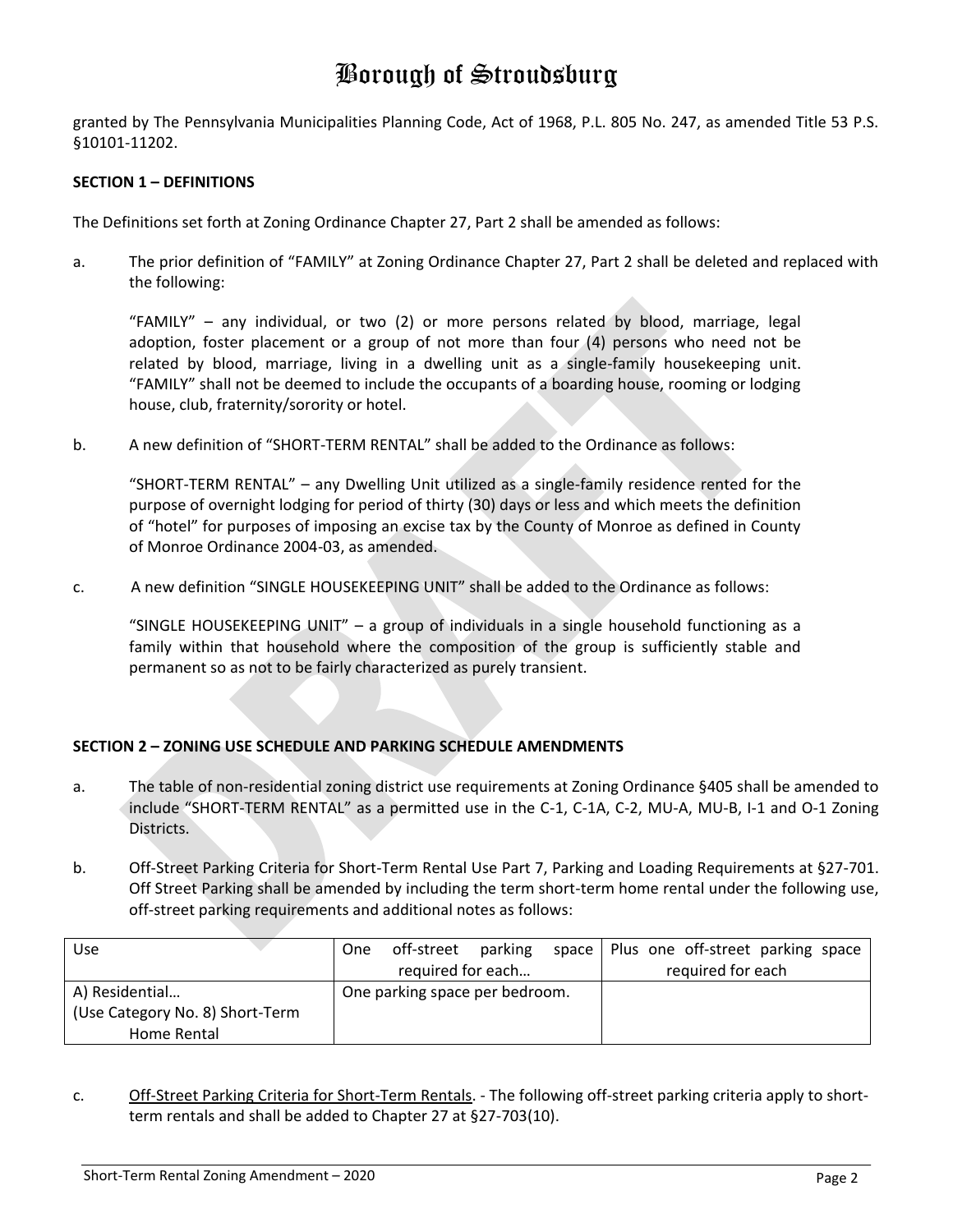- **10.** Design Standards for Short-Term Rental Off-Street Parking.
	- a. Allparkingforovernightguestsanddayguestsshallbedesignatedinthepermitandshallbelocate d ontheOwner'spropertyandnotinanyprivate,communityorpublicright‐of‐way.
	- b. The required number of parking spaces may include spaces in a garage which can accommodatevehicles.
	- c. All parking spaces shall be improved to a mud‐free condition with paving, stone or similar material and shall count as part of the maximum lot coverage established by the Borough Zoning Ordinance.
	- d. Each vehicle parking space shall be a rectangle with a minimum width of nine (9) feet and a minimum length of eighteen (18) feet and adequate aisle width shall be provided to facilitate access and use of thespaces.
	- e. Iftheshort-term homerentalisaccesseddirectlybytheBoroughorStateroad,allparkingspaces shall be accessed from the driveway serving the short-term home rental and not directly from the Borough or Stateroad.

### **SECTION 3 –APPLICATION FOR SHORT-TERM HOME RENTAL ZONING PERMIT**

The following permit criteria and procedure shall be added to the Zoning Ordinance to guide the administration of the new short-term rental zoning criteria:

- a. Permit Required‐ A short-term home rental zoning permit shall be required when any dwelling unit in a single-family dwelling or a two-family/multi-family dwelling is rented for a period of thirty (30) consecutive calendar days orless. NOTE: A short-term rental license is required IN ADDITION to a shortterm rental permit in order to operate a short-term rental.
- b. Separate Permits- A separate zoning permit is required for each dwelling unit proposed for short-term home rental. For Two-Family or Multi-Family Dwellings, a separate permit shall be required for each dwelling unit being rented pursuant to the definition of "Short-Term HomeRental".
- dc. Issuance to Owner-The permit shall be issued only to the owner of the short-term homerental.
- ed. Forms and Procedures- The Zoning Officer is authorized to prescribe forms and procedures for the processing of permits under thisOrdinance.
- fe. Family/Multi-Family Short-Term Home Rentals No building shall be used as a Short-Term Home Rental that has two (2) or more dwelling units unless said building has been approved by the Borough as a Two-Family or Multi-Family Dwelling. If such approval has been granted by the Borough and one (1) or more of the dwelling units, but not necessarily all, are being rented as set forth in the definition of "Short-Term Home Rental," then the requirements of this Ordinance shall apply to such rental unit or unit.

#### **SECTION 4 – SEVERABILITY**

Should any section, subsection, clause, provision or other portion of this Ordinance be declared invalid by any court of competent jurisdiction, such decision shall not affect the validity of the remainder of this Ordinance; the